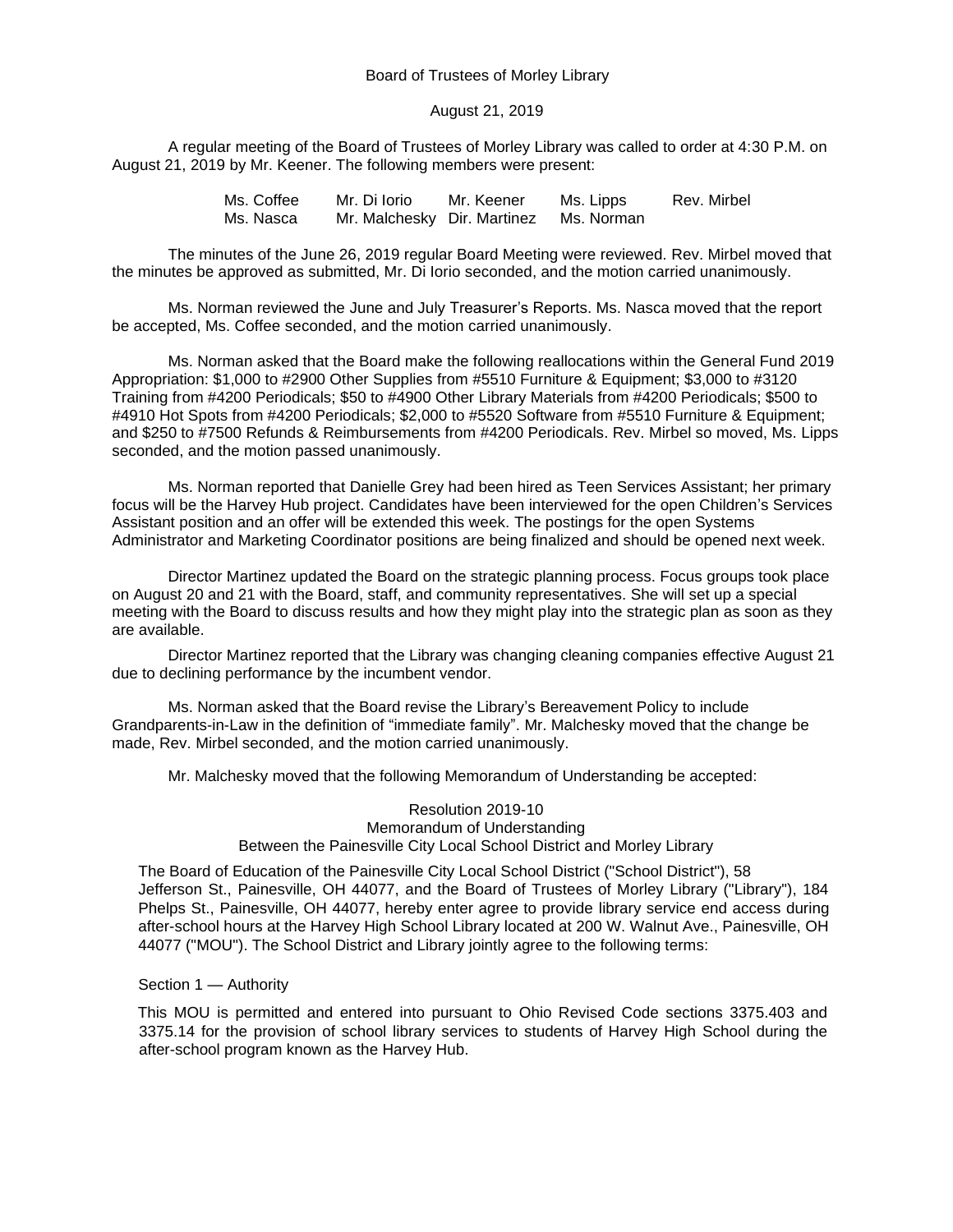- Section 2 Term and Termination
	- A. The initial term will be for one year beginning August 15, 2019 through August 15, 2020. Unless terminated in accordance with Section B (below), this MOU will automatically renew after the initial term and will be continuing in nature.
	- B. This MOU may be terminated at any time with sixty (60) days written notice to the other party.

Section 3 — School District Rights and Responsibilities

- A. The School District will allow at least one (1) Library employee to assist with the operation of the Harvey Hub during the dates and times agreed to herein.
- B. The School District will provide at least one (1) qualified employee to staff the Harvey Hub simultaneously with the Library employee.
- C. The Harvey Hub shall be operated jointly by the Library and the School District on Mondays —Thursdays, from 2:30 p.m. to 5:30 p.m. during the school year on the premises of the Harvey High School library, excluding all holidays observed by the School District. This schedule shall be subject to change as mutually agreed upon by the parties.
- D. The School District shall ensure that the Harvey High School library is open and accessible to Harvey High School students during the hours the Library is assisting with the operation of the Harvey Hub.
- E. The School District and the Library shall collaborate to determine the programming and use of the Harvey Hub during the hours the Library is assisting with the operation of the Harvey Hub.
- F. The School District shall provide custodial and cEeaning services on a mutually agreed upon schedule. The School District will provide convenient communication procedures for contacting the School District custodial staff during the hours the Library is assisting with the operation of the Harvey Hub.
- G. The School District will provide any needed keys or lock access to the Harvey High School library.
- H. The School District shall be responsible for ensuring that the Harvey High School library is properly secured and shall properly close the Harvey High School library at closing time on the days the Library is assisting with the operation of the Harvey Hub.

Section 4 — Library Rights and Responsibilities

- A. The Library will provide at least one (1) qualified employee to staff the Harvey Hub
	- simultaneously with at least one (1) qualified School District employee during the hours agreed to herein.
		- B. The Library agrees to the schedule identified in Section 3.C. of this MOU.
		- C. The Library and the School District shall collaborate to determine the programming and use of the Harvey Hub during the hours the Library is assisting with the operation of the Harvey Hub.
		- D. The School District code of conduct shall be enforced during the hours the Library is assisting with the operation of the Harvey Hub.
		- E. The Library will adhere to agreed-upon departure times so that School District staff can secure the Harvey High School library at closing.
		- F. The Library is only liable for loss or damage to property in the Harvey High School Library occurring as a result of the intentional conduct of the Library while the Library is assisting with the operation of the Harvey Hub.
		- G. The Library has full authority and oversight regarding any and all Library staff who assist in the operation of the Harvey Hub. Such persons shall at all times be considered an employee only of the Library.